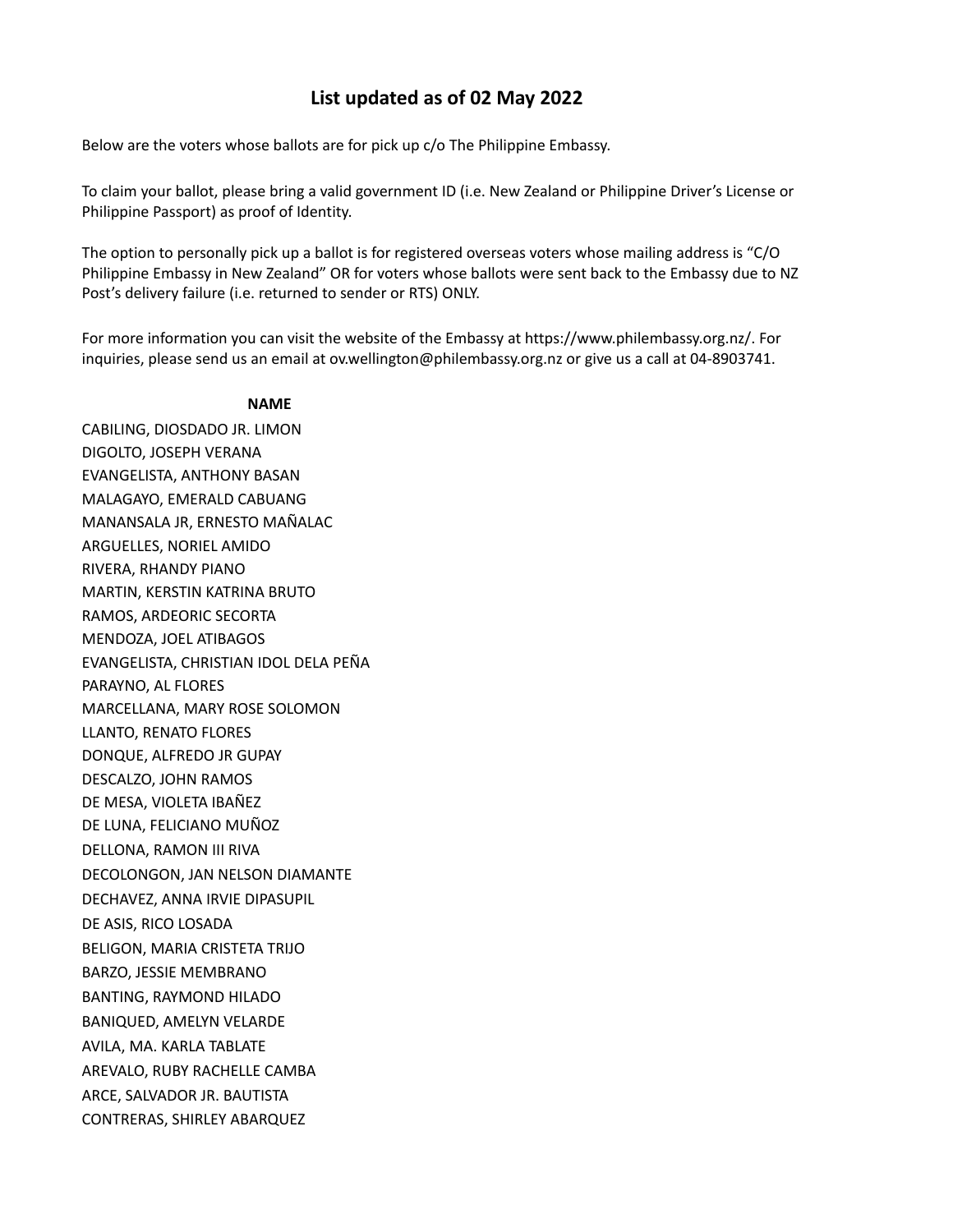CLARO, JOSEMARIA ESPOSO SIBUG, MA. ROWENA UBAÑA SARCOL, CRISTINO MONTEMAYOR SALVADO, MARGARET BILANG SALVADO, JOSE JANDRIC ELEPANO JUNIO, WILNA MARICE ESPINOSA JUNIO, WILFREDO JR. CADAYONA JUROLAN, OLIVER LUNHAYAN MAGPANTAY, OMAR PAMPLONA MARGARITO, REAGAN PEDROCILLO MARTIN, GEOFFREY ROYCE YONGCO LUMBES, WILBERT ESPINO PIOLO, ARIEL PENUERO PEDROCHE, JEFFREY AQUINO PEPITO, ROGELIO JR. ALMODAL PAGUIO, ERDY CAPUNO PALMA, PIO JR MARGATE PASOL, MARVIN CAÑETE PASOL, MICHAEL CAÑETE PAULLO, DANIELO BONGGOT BINGIL, JOLLY DULORICAN BRIOSO, LUISITO VERZO BUCAG, RUSTICO JR. PUAGANG BULURAN, REYNALDO JR. DAEP BUNDALIAN, CHRISTOPHER FELISMO BUSTAMANTE, LESTER OBATAY CAGUICLA, JANSEN BAWAAN CAJIGAS, MELODY BANIQUED CALIXTERIO, LONITO DELA VEGA CAMBE, ELDEN AGBANGLO CAÑADA, RENE CABAÑA PRE, ANNA KARIZZA REBULDELA PULONG, ALFREDO ALCANTARA PUNZALAN, RYAN PESITO QUEZON, SHEEVEY FEBA SEVILLENO RAGASA, RALPH LAURENCE RABARA REYES, JAN ALAIN JEROME DE LUNA REYES, MA. VICTORIA DE LUNA RICO, ELLEN SIÑEZ RIEGO, REYNALDO RODIL RONQUILLO, APRIL LEM ANDIT SUMINGAL, HAMERAH DAMSIK TABUZO, JOSE VARGAS